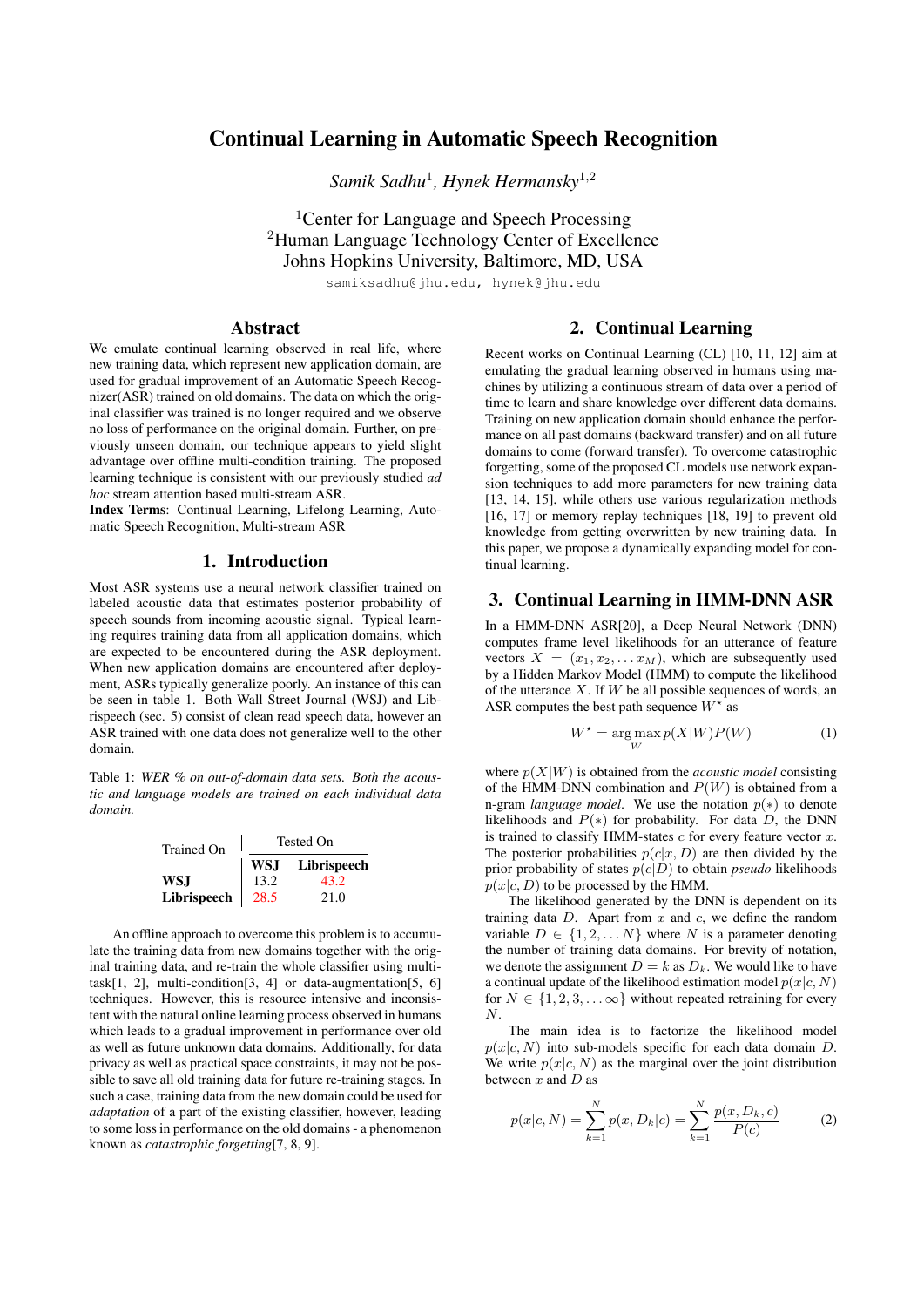The numerator term in eq. 2 can be broken down by chain rule as

$$
p(x, D_k, c) = P(c|D_k, x)p(x|D_k)P(D_k)
$$
\n(3)

 $P(c)$  can also be expressed as a marginal of the join distribution  $P(c, D)$  as shown in eq. 4

$$
P(c) = \sum_{j=1}^{N} P(c, D_j)
$$
 (4)

where  $p(c, D<sub>j</sub>)$  can be broken down by chain rule to obtain

$$
P(c, D_j) = P(c|D_j)P(D_j)
$$
\n(5)

Substituting eq. 3,4,5 into eq. 2, we get

$$
p(x|c,N) = \sum_{k=1}^{N} \frac{P(c|D_k, x)p(x|D_k)P(D_k)}{\sum_{j=1}^{N} P(c|D_j)P(D_j)}
$$
(6)

with the constraint  $\sum_{k=1}^{N} P(D_k) = 1$ .

This decomposition enables individual training of respective models on each domain. Only the acoustic state models  $p(c|D_k, x)$ , the probability of the data  $P(x|D_k)$ , the prior probability of classes  $P(c|D_k)$  need to be retained for the subsequent likelihood computation. The training data for the particular domain are not required anymore.We propose the following continual model update algorithm.

**Algorithm 1:** Upddting model 
$$
p(x|c, N)
$$
  
\n**for**  $N=1 \rightarrow \infty$  **do**  
\nTrain model  $P(c|D_N, x)$ ; save model;  
\nTrain model  $p(x|D_N)$ ; save model;  
\nSave  $P(c|D_N)$ ;  
\nUpdate likelihood model to  
\n $p(x|c, N) = \sum_{k=1}^{N} \frac{P(c|D_k, x)p(x|D_k)P(D_k)}{\sum_{j=1}^{N} P(c|D_j)P(D_j)}$ ;  
\n**end**

In the following subsections, we describe how to model each term in eq. 6 .

#### **3.1.** Computing  $P(c|D_k, x)$

We generate HMM state labels by forced aligning data  $D =$  $k$  with an HMM-GMM ASR model[21]. This labelled data is then used to discriminatively train a neural network classifier to generate the posterior probability over the HMM states  $c$  given the input data  $x$ .

## 3.2. Computing  $P(c|D_k)$

The prior probability of the HMM states for data  $D = k$  is obtained by counting each state label from the forced alignment followed by normalization to obtain probability values in the range  $[0, 1]$ 

### 3.3. Computing  $p(x|D_k)$

The likelihood of x conditioned on training data  $D = k$  is approximated by the variational lower bound from a Variational Autoencoder(VAE) [22]. The VAE is a generative neural network model with an inference network to map the data  $x$  to a distribution over the latent variable  $z$  with the assumption of the latent prior to be a centered multivariate isotropic Gaussian. Subsequently a generation network maps the latent variable z back to the feature vector  $x$ . A variational lower bound to the data likelihood  $p(x|D_k)$  is maximized for training the neural network.

#### 3.4. Computing  $P(D_k)$

The priors reflect our understanding of the the relative occurrence of different data domains. As default, we start with assigning equal probabilities to all domains of the training data

$$
p(D_k) = \frac{1}{N} \,\forall k \in \{1, 2, \dots N\}
$$
 (7)

### 3.5. Relation to multi-stream ASR

Multi-stream systems[23, 24, 25] combine the outputs of different neural models using a stream attention module which determines the relative confidence of each stream. We show that  $p(x|c, N)$  can be a interpreted as a multi-stream likelihood combination model where the performance of each stream  $D_k$ is evaluated independently and used as a weight in the linear fusion of likelihoods from the streams.  $p(x, D_k, c)$  can be decomposed using chain rule as

$$
p(x, D_k, c) = p(x|D_k, c)P(c|D_k)P(D_k)
$$
\n(8)

Substituting eq. 8 into eq. 2, we get

$$
p(x|c, N) = \sum_{k=1}^{N} p(x|D_k, c) \frac{P(c|D_k)}{P(c)} P(D_k)
$$
(9)

 $p(x|c, N)$  combines the likelihoods  $p(x|D, c)$  using the fixed attention weights  $p(D)$ . This interpretation gives us the flexibility to replace  $p(D)$  with a stream attention module like in a typical multi-stream scenario.

We would like to attend to the stream(s) or domain(s) that are the likely source(s) for the test utterance  $X$ . The average likelihood  $p(X|D_k)$  over the utterance X obtained from the VAE determines how likely  $X$  is to have been obtained from domain  $D_k$ . We normalize these likelihood values from N VAEs by passing them through a softmax function as in eq. 10

$$
\tilde{P}(D_k) = \frac{\exp(p(X|D_k))}{\sum_{v=1}^{N} \exp(p(X|D_v))}
$$
\n(10)

Accordingly, the likelihood estimation eq. 6 can be modified to

$$
p(x|c,N) = \sum_{k=1}^{N} \frac{P(c|D_k, x)p(x|D_k)\tilde{P}(D_k)}{\sum_{j=1}^{N} P(c|D_j)\tilde{P}(D_k)}
$$
(11)

, where  $\tilde{P}(D_k)$  is updated for every utterance X. The frame wise likelihoods generated by  $p(x|c, N)$  can eventually be processed by the HMM and the best hypothesis word sequence  $W^*$ obtained as in eq. 1.

## 4. Performance Measures

#### 4.1. ASR performance

ASR performance is determined by Word Error Rate (WER) the percentage minimum edit distance between the true transcription of a test utterance and the best hypothesis from the ASR system.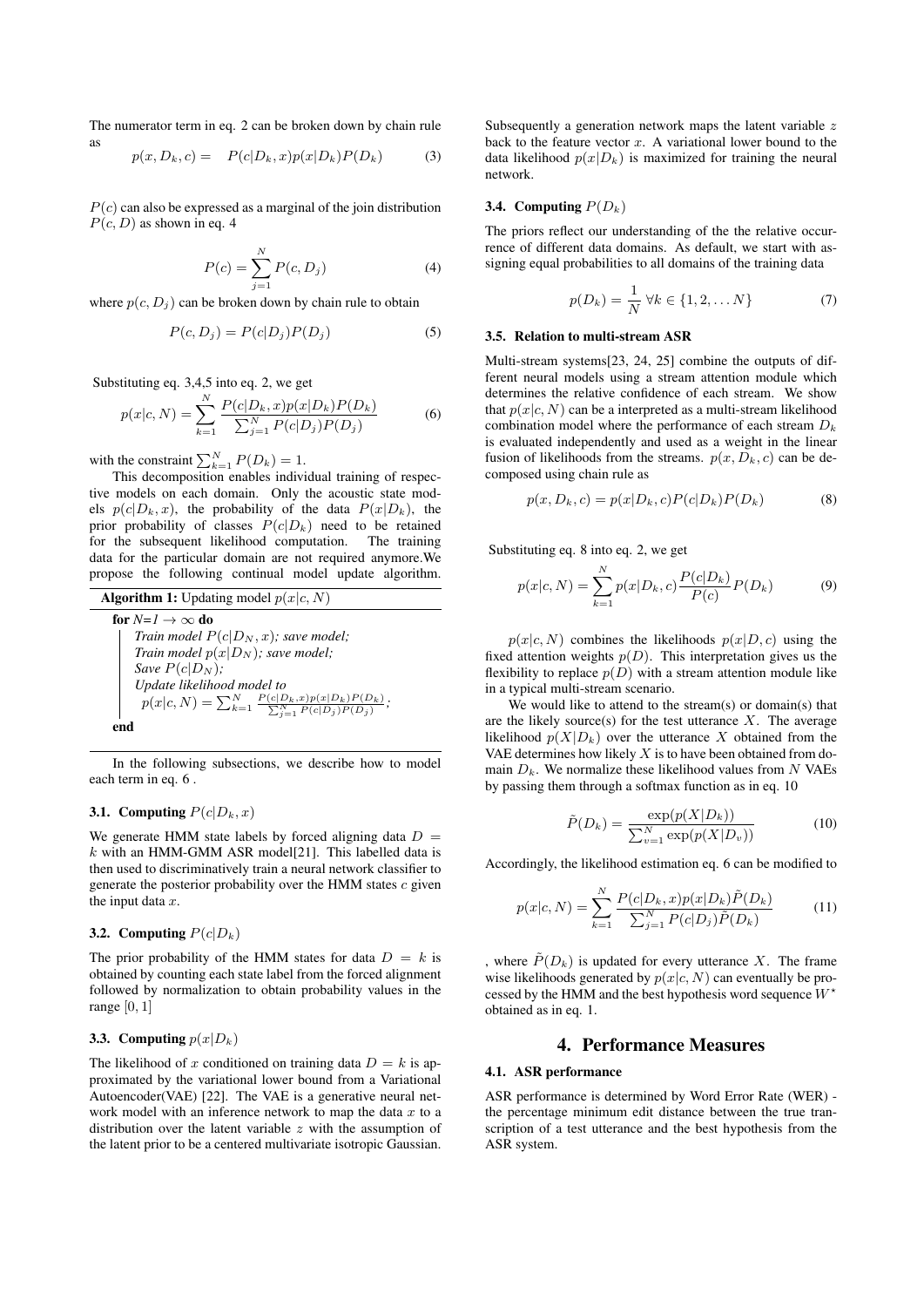## 4.2. CL performance

With  $N$  different training data obtained over a period of time, consider  $W_{i,j}$  to be the WER of the proposed system on domain  $j$  after our CL system has been trained up to domain  $i$ . The CL performance measures are defined as follows

• Average Error: 
$$
A = \frac{1}{N} \sum_{i=1}^{N} W_{i}
$$

$$
\mathcal{A} = \frac{1}{N} \sum_{i=1}^{N} W_{N,i}
$$

- Forward Transfer:  $\mathcal{F}[i] = R_i - W_{i-1,i} \ \forall i \in \{2, \dots N\}$
- Backward Transfer:  $\mathcal{B}[i] = \frac{1}{i-1} \sum_{j=1}^{i-1} (W_{j,j} - W_{i,j}) \ \forall i \in \{2, \dots N\}$

Here,  $\mathcal{F}[i]$  determines the transfer of knowledge to domain i by all the domains observed before  $i$  and  $R_i$  denotes the WER on data  $i$  for a system without any training. Practically all ASR systems have a large vocabulary and thus  $R_i$  is assumed to be  $= 100.$  B[i] is the transfer of knowledge by domain i to all the domains before it. Both  $\mathcal{F}[i]$  and  $\mathcal{B}[i]$  are measured as reduction in WER.

## 5. Data sets

We test our system with a sequence of  $N = 4$  transcribed speech data sets. The details are shown in table 2.

Table 2: *Data sets for CL evaluation*

| Data set                | <b>Training</b>                                                    | <b>Test</b>                                  |  |  |
|-------------------------|--------------------------------------------------------------------|----------------------------------------------|--|--|
| WSJ<br>(Data 1)         | <i>train_si284</i> ( $\sim$ 80 hrs)<br>clean read speech           | test_eval $92(T_1)$                          |  |  |
| Reverb<br>(Data 2)      | tr_simu_8ch( $\sim$ 120 hrs)<br>simluated reverberation            | $et\_simu\_lch(T_2)$<br>$et\_real\_lch(M_2)$ |  |  |
| Librispeech<br>(Data 3) | <i>train_clean_360</i> ( $\sim$ 360 hrs)<br>clean read speech      | test_clean( $T_3$ )<br>test_other( $M_3$ )   |  |  |
| Chime4<br>(Data 4)      | <i>et05_multi_noisy</i> ( $\sim$ 110 hrs)<br>simulated+ real noisy | et05_simu_noisy $(T_4)$                      |  |  |

It is to be noted that the Chime4 data is the combined data from all channels. The test sets are divided into two groups, the matched test set for each data domain  $T_1, T_2, T_3, T_4$  and additional test sets  $M_2$ ,  $M_3$  which have some inherent mismatches to all the data in table 2. The *test other*(M2) set in Librispeech consists of high WER speakers [26], while the Reverb test set *et real 1ch*(M3) consists of *real* reverberated speech.

## 6. System Details

We use 13 dimensional MFCC features with 4 frames of splicing on either side with *utterance wise* mean and variance normalization. We use a universal set of 38 phonemes, 3-state HMMs are defined for every context dependant phoneme and the number of context dependant HMM states are fixed at 3376 by state-tying. The HMM state alignments on the training data are obtained using forced alignment with HMM-GMM models trained with Kaldi [27] for each individual task. The language model is a tri-gram language model trained with Data 1 transcriptions (the language model is not continually learnt). The decoding graph for the CL system is obtained by composing H, C, L and G fsts for Data 1 generated with Kaldi. Our system also excludes all pre-processing steps (beamforming, denoising, de-reverberation etc.) as well as any speaker specific normalization, lattice re-scoring etc.

The neural network classifiers generating the HMM state posterior distributions are 4 layer Gated Recurrent Unit (GRU) models with 300 hidden units trained with PyTorch [28] using cross-entropy loss and the Adam optimization technique [29]. We use an initial learning rate of 0.001 and a learning rate reduction by 50% when the validation error is seen to be nondecreasing.

The VAE models have single encoder and decoder GRU layers with a hidden dimension of 300 and latent dimension of 100. They are trained with the same optimization strategy using PyTorch.

Stand-alone system (SS): Apart from the CL systems, we also train individual single condition HMM-DNN ASR systems on each individual data sets enlisted in table 2.

Multi-condition system (MS): MS is the offline HMM-DNN ASR model which is trained by pooling together all the training data enlisted in table 2. To compensate for the increased amount of training data, we add an extra GRU layer with 300 nodes for the MS neural network.

We do a comparative analysis of the continual learning system with the multi-condition and stand-alone systems in section 7.

## 7. Results

We evaluate the performance of the continually updated likelihood estimation models  $p(x|c, N)$  for  $N \in \{1, 2, 3, 4\}$  by computing the WER% on the different test sets in table 2 for every  $N$ . A comparison of the WER% results with equal prior and stream attention models can be seen in table 3. We observe that the stream attention strategy always outperforms equal prior in terms of average error  $A$  by virtue of its ability to attend to the most likely data domain. For the rest of this section, we will only be looking at the results with the stream attention based likelihood estimation model.

### 7.1. Knowledge transfer

A more detailed analysis of continual learning can be done by evaluating the forward and backward knowledge transfer measures defined in sec 4.2 (shown in table 4).

Table 4: *Knowledge transfer w.r.t. WER reduction*

| forward transfer  | ${\cal F}[2]$    | $\mathcal{F}[3]$ | $\mathcal{F}[4]$ | Avg  |
|-------------------|------------------|------------------|------------------|------|
|                   | 23.4             | 57.9             | 31.3             | 37.5 |
| backward transfer | $\mathcal{B}[2]$ | $\mathcal{B}[3]$ | $\mathcal{B}[4]$ | Avg  |
|                   | $-0.1$           | 18               | 12               | 10   |

The last data domain (Chime4), shows the clear effect of forward transfer. The model shows a WER reduction of  $\mathcal{F}[4] = 31.3$  below random on test set  $T_4$  before the model has been updated with any noisy speech. Similar effects can be seen for the clean data domain Librispeech, which shows a positive WER reduction of  $\mathcal{F}[3] = 57.9$  on test set  $T_3$  below random. The backward transfer results in table 4 show that the system does not suffer from catastrophic forgetting i.e., performance on old data domains do not suffer because of new model updates. In fact, there is a positive backward transfer of knowledge to old data domains with an absolute improvement of  $\mathcal{B}[4] = 1.2$  WER on test sets  $T_1, T_2$  and  $T_3$  after the system has been updated with all 4 data sets. A clear indication of knowledge retention can also be seen from the learning curve (WER% as a function of N) for the WSJ test set  $T_1$ . In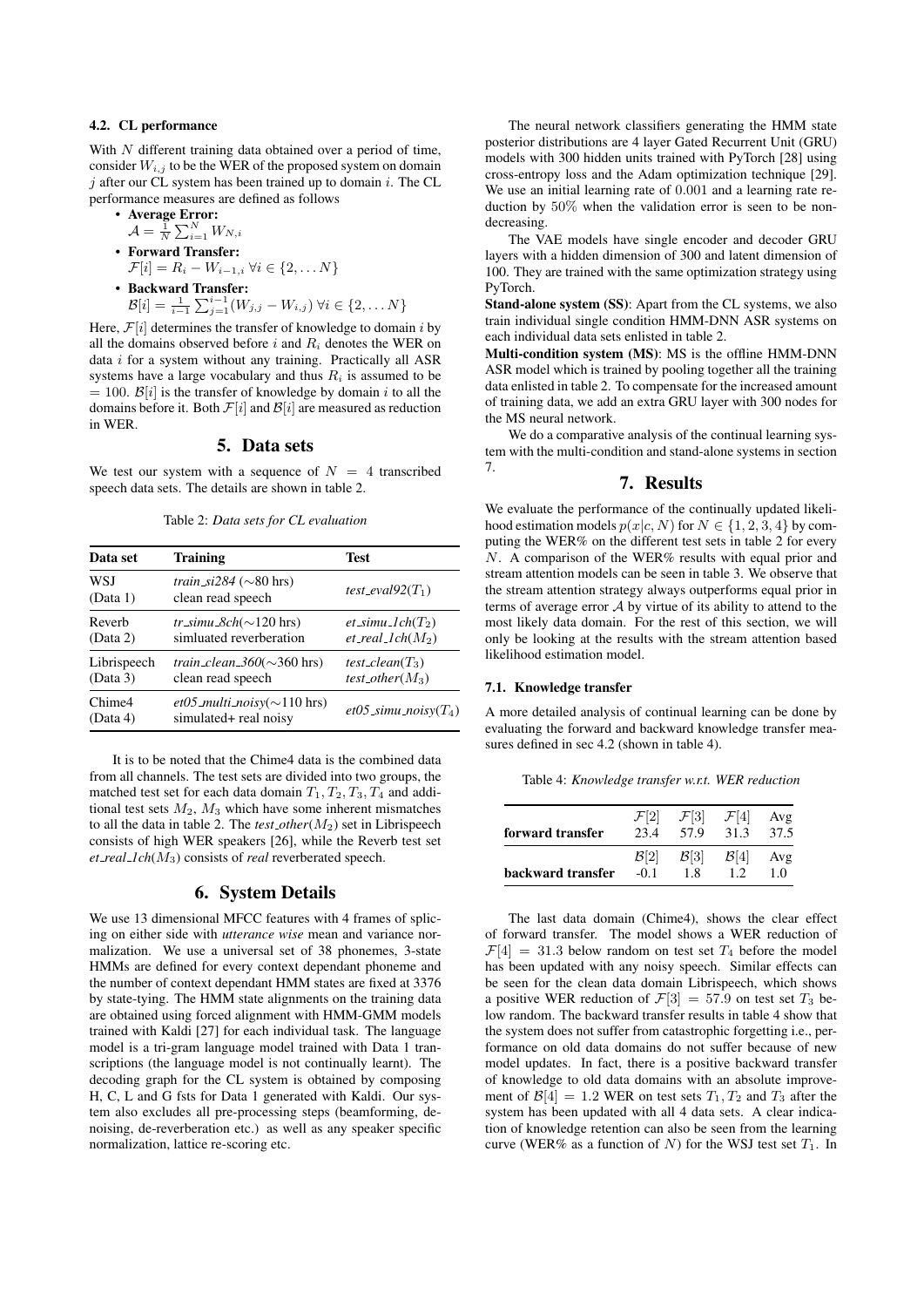Table 3: *Comparison of continual learning results with uniform prior*  $P(D)$  *and stream attention*  $\tilde{P}(D)$  *in WER %* 

| <b>Test Sets</b> |                        |                                    |                        |                                              |                               |                                                     |                                        |                                                     |                               |                                                     |
|------------------|------------------------|------------------------------------|------------------------|----------------------------------------------|-------------------------------|-----------------------------------------------------|----------------------------------------|-----------------------------------------------------|-------------------------------|-----------------------------------------------------|
|                  | test_eval $92(T_1)$    |                                    | $et\_simu\_lch(T_2)$   |                                              | test_clean( $T_3$ )           |                                                     | $et05\_\text{simu}\_\text{noisy}(T_4)$ |                                                     | $\mathcal A$                  |                                                     |
| N                | Equal<br>Prior<br>P(D) | <b>Stream</b><br>Attention<br>P(D) | Equal<br>Prior<br>P(D) | <b>Stream</b><br>Attention<br>$\tilde{P}(D)$ | Equal<br><b>Prior</b><br>P(D) | <b>Stream</b><br><b>Attention</b><br>$\tilde{P}(D)$ | Equal<br>Prior<br>P(D)                 | <b>Stream</b><br><b>Attention</b><br>$\tilde{P}(D)$ | Equal<br><b>Prior</b><br>P(D) | <b>Stream</b><br><b>Attention</b><br>$\tilde{P}(D)$ |
|                  |                        | 13.2                               |                        | 76.6                                         |                               | 43.2                                                |                                        | 79.6                                                |                               | 53.2                                                |
| $\mathbf{2}$     | 14.1                   | 13.3                               | 31.9                   | 30.4                                         | 43.2                          | 42.1                                                | 76.3                                   | 76.4                                                | 41.4                          | 40.6                                                |
| 3                | 11.6                   | 11.8                               | 31.4                   | 28.1                                         | 31.3                          | 30.2                                                | 68.6                                   | 68.7                                                | 35.7                          | 34.7                                                |
| 4                | 11.7                   | 11.3                               | 32.5                   | 28.5                                         | 32.2                          | 30.4                                                | 49.7                                   | 46.0                                                | 31.5                          | 29.0                                                |

spite of 3 model updates after WSJ data, the WER% on  $T_1$  improves from 13.2 to 11.3, a 14% WER reduction. This property is an outcome of the dynamic network expansion of the proposed system. Knowledge learnt for one data set is preserved in network weights that remain unchanged for future domains.

### 7.2. Comparison of continuous learning with stand-alone and multi-condition systems

In table 5, we compare the ASR performance using the likelihood model  $p(x|c, N = 4)$  with the individual stand-alone ASR models and a multi-condition ASR model trained with all 4 data sets. It is to be noted that the stand-alone systems are trained and tested on one particular domain and are blind to the existence of other domains.

The multi-condition performance is considered to be the *lower bound* to the CL system error [10]. This is because the multi-condition model is trained with all the data simultaneously and hence can share knowledge efficiently across tasks. This effect can be seen in the WER $%$  improvement of this system over the stand-alone systems in table 5.

Continuous learning systems typically perform worse in comparison to the offline multi-condition model on image tasks [10]. However, for ASR tasks, we observed that the proposed system shows slight advantage with a 3% better WER for clean tasks  $T_1$  and  $T_3$  compared to the multi-condition system. Thus, multi-stream systems hold the potential to generalize better than multi-condition learning, a phenomenon that has been previously studied in similar *ensemble* systems in [30, 31]. On the other hand, in comparison to stand-alone models, the CL system effectively shares knowledge between tasks resulting in, on average, a 8% WER reduction.

Table 5: *Comparison of WER% of different models for*  $N = 4$ 

|                                                       |  |  | $T_1$ $T_2$ $T_3$ $T_4$ $M_2$ $M_3$ Avg |  |
|-------------------------------------------------------|--|--|-----------------------------------------|--|
| <b>stand-alone</b> 13.2 33.6 29.8 47.9 62.4 53.2 40.0 |  |  |                                         |  |
| multi-condition 12.6 26.1 30.4 42.5 54.3 53.5 36.5    |  |  |                                         |  |
| continuous 11.3 28.5 30.4 46.0 52.7 52.9 36.9         |  |  |                                         |  |

Additionally, for mismatched tasks  $M_2$ ,  $M_3$ , the CL system shows better generalization capability in comparison to multicondition learning with a 2% reduction in WER (see table 5). Hence, a continual learning approach gives some advantage for speaker mismatches  $(M_2)$  as well as domain mismatched settings  $(M_3)$  over multi-condition learning.

On average, multi-condition learning and the continual learning system show very similar performance.

#### 7.3. Ablation Study

We look at the relative contribution of the numerator terms  $p(x|D)$  and  $\tilde{P}(D)$  in eq. 11 to the final performance of the CL system in table 6, where we eliminate the influence of a term by setting it to an uniform value of  $\frac{1}{N}$ .

Table 6: *Ablation study of CL model with* N = 4 *(results in WER %)*

|                                                                          | $T_1$ $T_2$ $T_3$ $T_4$ |  |
|--------------------------------------------------------------------------|-------------------------|--|
| $p(x D_k) = \frac{1}{N}, \tilde{P}(D) = \frac{1}{N}$ 11.7 32.6 32.3 49.8 |                         |  |
| $\tilde{P}(D) = \frac{1}{N}$                                             | 11.7 32.5 32.2 49.7     |  |
| $p(x D_k) = \frac{1}{N}$                                                 | 11.4 28.4 30.4 45.9     |  |

It can be seen from table 6 that with  $p(x|D_k) = \frac{1}{N}$  the likelihood model performance is equivalent to that of the full CL model ("continuous" in table 5). Hence, the stream attention module  $\tilde{p}(D)$  is the most dominant term in eq. 11 for likelihood computation.

### 8. Conclusions

In this paper, we moved beyond database specific ASR systems to a more natural continual learning paradigm for ASR. Our system generalizes well across both old and new data domains eliminating catastrophic forgetting which arises from typical adaptation techniques. Our continuous learning approach also achieves very similar performance to multi-condition training which requires repeated computations and storing all data sets indefinitely.

In contrast to regularization based CL systems or multicondition training, the main disadvantage of our model is the linear increase in the number of model parameters with the number of available data domain - leading to an increase in overall inference time.

## 9. Acknowledgement

We would like to thank Sandeep Reddy Kothinti and Ruizhi Li for their valuable inputs. This work was supported by the Center of Excellence in Human Language Technologies, The Johns Hopkins University, and by a gift from Google Research.

### 10. References

[1] G. Pironkov, S. Dupont, and T. Dutoit, "Multi-task learning for speech recognition: an overview." in *ESANN*, 2016.